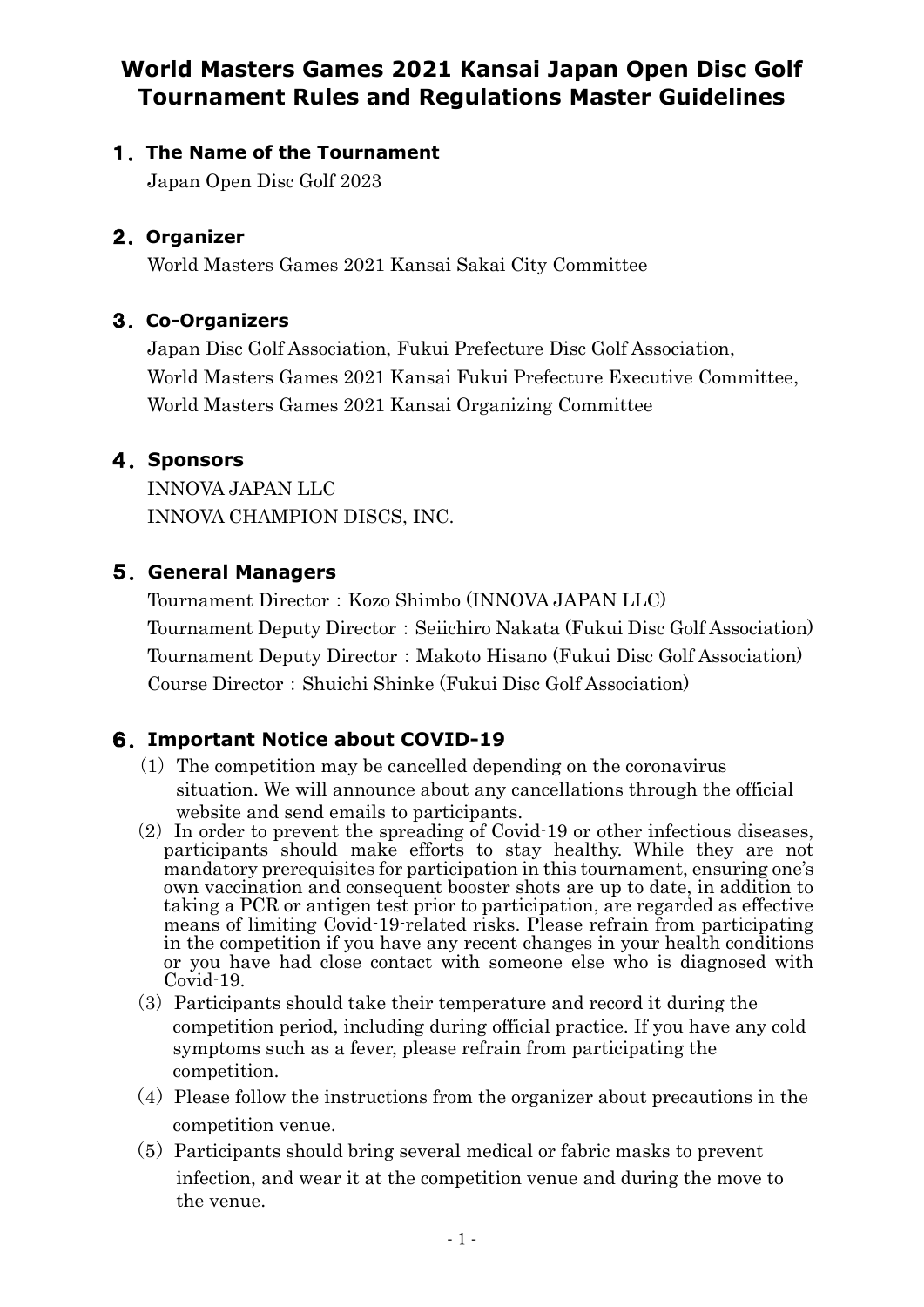# 7.**Tournament Division**

(1) Friendship Tournament

This division is for players who are beginners of disc golf who live in Japan. The goal is to promote disc golf in Japan.

(2) Professional Tournament

 This division is for players who have been playing disc golf for more than one year and know the game rules well. The goal is to provide an exchange experience between players and other participants who are coming from all over the world and citizens who live in Sakai City.

## 8.**Schedule**

#### (1) May  $12^{th}$ , 2023 to May  $19^{th}$ , 2023

| Event        | Date               | Time                     | Contents                                                                                                                                  |
|--------------|--------------------|--------------------------|-------------------------------------------------------------------------------------------------------------------------------------------|
|              | May $12th$ (Fri)   | AM11:00 $\sim$<br>PM5:00 | Reception, Official Practice                                                                                                              |
| Friendship   | May $13th$ (Sat)   | AM8:30 $\sim$<br>PM5:00  | Reception, Opening Ceremony,<br>Qualifiers Day 1 (Professional),<br>Amateur ① Reception,<br>Qualifiers, Finals, Award<br>Ceremony         |
|              | May $14th$ (Sun)   | AM7:00 $\sim$<br>PM4:30  | Qualifiers Day 2 (Professional),<br>Semi-finals, Finals, Award<br>Ceremony, Amateur 2<br>Reception, Qualifiers, Finals,<br>Award Ceremony |
|              | May $15th$ (Mon)   | AM8:30 $\sim$<br>PM5:00  | Reception, Official Practice (day1)                                                                                                       |
| Professional | May $16th$ (Tue)   | AM8:30 $\sim$<br>PM5:00  | Official Practice (day2)                                                                                                                  |
|              | May $17th$ (Wed)   | AM8:30 $\sim$<br>PM4:00  | Qualifiers Day 1                                                                                                                          |
|              | May $18th$ (Thurs) | AM8:30 $\sim$<br>PM4:00  | Qualifiers Day 2                                                                                                                          |
|              | May $19th$ (Fri)   | AM8:30 $\sim$<br>PM5:30  | Semi-finals, Finals,<br>Award Ceremony, Mikuni Festival<br>(you can join and enjoy the<br>festival!) & Sight Seeing                       |

# 9.**Venue**

- (1) Friendship Tournament
	- ・Sakai City Seaside Nature Park
	- (〒913-0064 36-72 Antou, Mikuni-cho, Sakai-shi, Fukui
	- ・National Vacation Village Echizen Mikuni field
	- (〒913-0064 15-45 Saki, Mukuni-cho, Sakai-shi, Fukui)
- (2) Professional Tournament

Fukui Country Club

(〒910-0323 60 Nonakasannnou, Maruoka-cho, Sakai-shi,Fukui)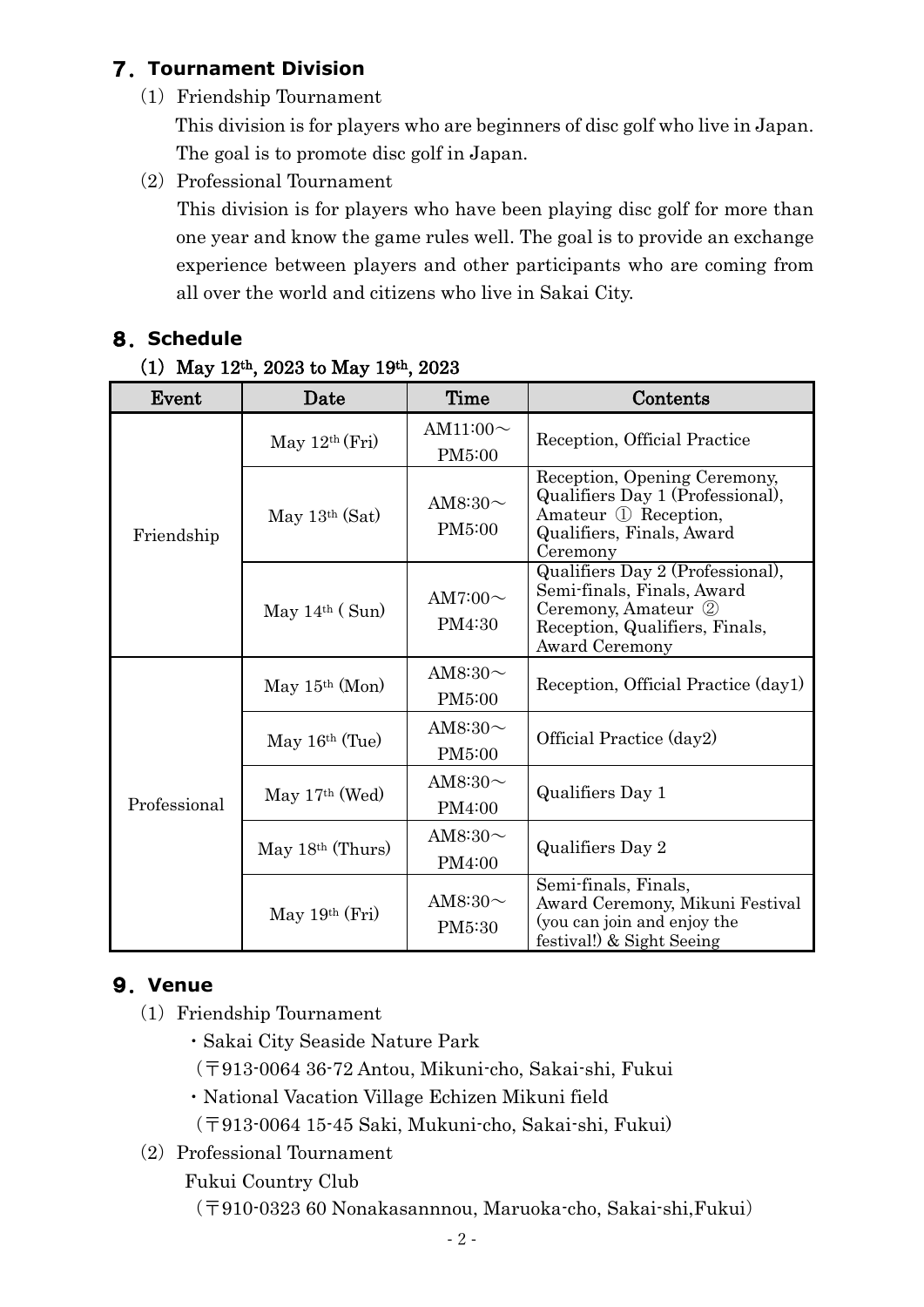## **10**.**Participant Categories**

- (1)Athletes(Competition Participants) This category is for athletes/competition participants only.
- $(2)$  Companions

This category is for people who do not participate in the competition, but are supporting participants. Companions liven the event by supporting and cheering on the competitors. Other than supporting competitors, companions may also tour the region and enjoy cultural activities.

#### **11**.**Participation Eligibility**

- (1) Friendship Tournament
	- ① People who are in good health and fit to participate in competitions.
	- $\oslash$  Over 12 years old(as of May 12<sup>th</sup>, 2023).
	- ③ Players under 20 years old need to get parental consent.
- (2) Professional Tournament
	- ① People who are in good health and fit to participate in competitions.
	- ② Must be a current member of the JPDGA, JFDA and/or PDGA.
	- ③ Over 12 years old(as of May 15th, 2023).
	- ④ Players under 20 years old need to get parental consent.

#### **12**.**The Number of Admission Limitations**

 $(1)$  The number of admissions allowed is shown in the chart below.

| Event        |                                                   | Participant Classification             | Number of<br>Admissions |
|--------------|---------------------------------------------------|----------------------------------------|-------------------------|
|              |                                                   | Player (Residents of Japan)            | 28 people               |
|              | Professional                                      | Player (Residents outside of Japan)    | 12 people               |
|              | Amateur 1                                         | Player (Residents of Japan)            | 25 people               |
| Friendship   |                                                   | Player (Residents outside of Japan)    | 7 people                |
|              | Amateur 2                                         | Player (Residents of Japan)            | 25 people               |
|              |                                                   | Player (Residents outside of Japan)    | 7 people                |
|              | Novice Player Total (All division/Category total) |                                        | 104 people              |
|              |                                                   | Player<br>(Residents of Japan))        | 36 people               |
| Professional | Professional                                      | Player<br>(Residents outside of Japan) | 228 people              |
|              | Pro Player Total (All division/Category total)    |                                        | 264 people              |

 $(2)$  Residents of foreign countries and residents of Japan are classified according to their current place of residence. A foreign national living in Japan is classified as a "resident of Japan" and his/her status is checked with their resident card.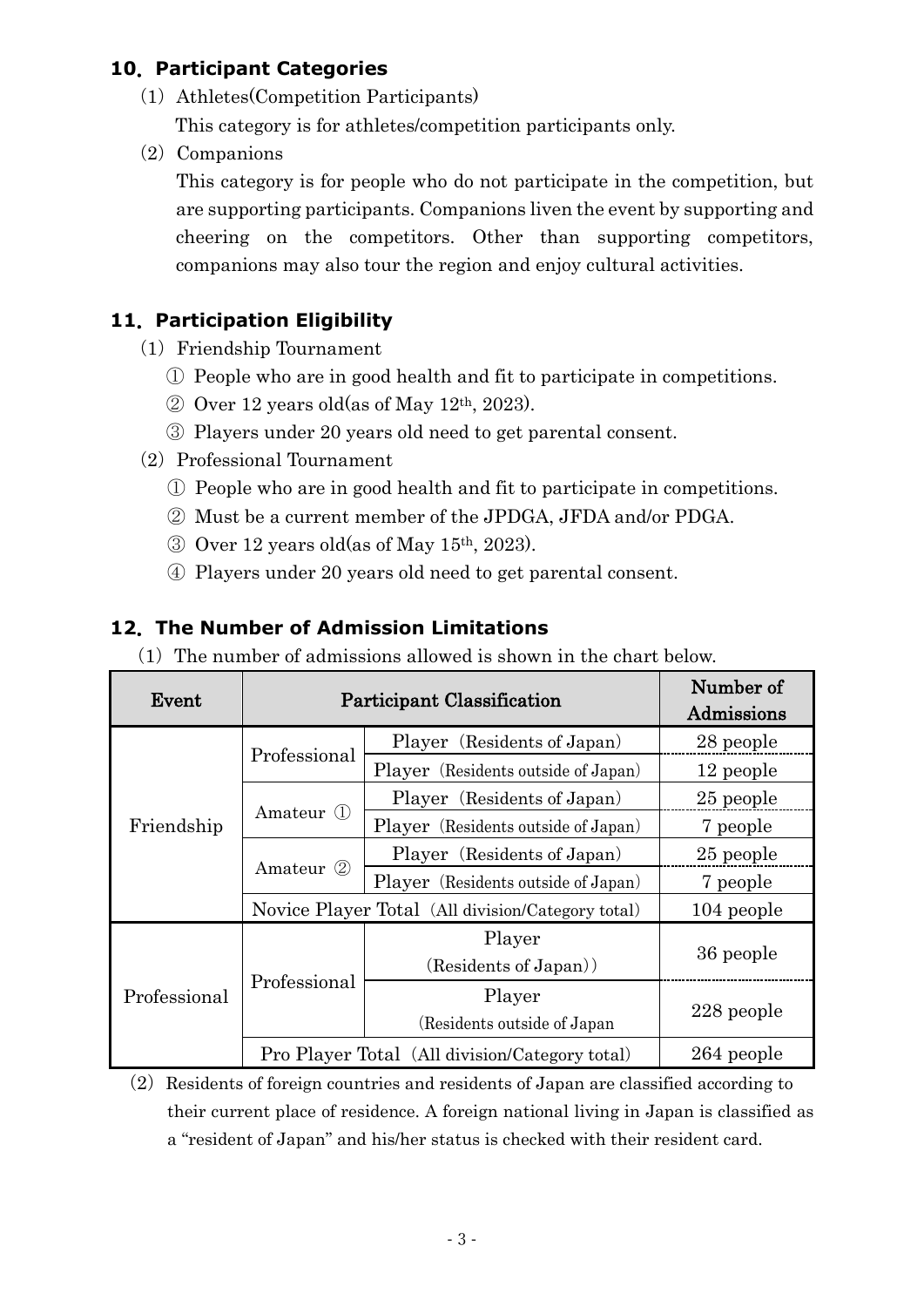# **13**.**Regulations**

- $(1)$  We follow the latest manual from the PDGA (Professional Disc Golf Association) and JPDGA. Also, we follow the local rules enacted by the organizer.
- $(2)$  The disc used for the tournament needs to meet all technical standard conditions of the PDGA.
- $(3)$  A disc over 160g can be used if it meets all technical standard conditions of the PDGA.
- (4) Smoking and drinking outside of designated areas is prohibited. It is strictly prohibited during the official practice and during the tournament. Any breaches of this rule may result in disqualification.
- $(5)$  In addition to the above, you have to follow any other rules/regulations set forth by each facility manager.

| Event        | Category     | Date                | Content                                                                                                                                                                                            |  |
|--------------|--------------|---------------------|----------------------------------------------------------------------------------------------------------------------------------------------------------------------------------------------------|--|
|              | Professional | May $12th$<br>(Fri) | <b>Official Practice</b>                                                                                                                                                                           |  |
|              |              | May $13th$<br>(Sat) | Qualifiers 36H (18H×2round)                                                                                                                                                                        |  |
| Friendship   |              | May $14th$<br>(Sun) | Qualifiers 18H, Semi-final9H,<br>Final 9H                                                                                                                                                          |  |
|              | Amateur (1)  | May $13th$<br>(Sat) | Qualifiers 18H, Final 9H                                                                                                                                                                           |  |
|              | Amateur (2)  | May $14th$<br>(Sun) | Qualifiers 18H, Final 9H                                                                                                                                                                           |  |
|              |              | May $15th$<br>(Mon) | Reception, Official Practice (day 1)                                                                                                                                                               |  |
|              |              | May $16th$<br>(Tue) | Reception, Official Practice (day 2)                                                                                                                                                               |  |
|              |              | May $17th$          | Qualifiers 18H (1round)                                                                                                                                                                            |  |
|              |              | (Wed)               |                                                                                                                                                                                                    |  |
|              |              | May 18th            | Qualifiers 18H (1round)                                                                                                                                                                            |  |
| Professional | Professional | (Thu)               | Tee time start<br>Tee-Time start                                                                                                                                                                   |  |
|              |              | May $19th$          | X Semi-final 18H (1 round)                                                                                                                                                                         |  |
|              |              | (Fri)               | Shot-Gun start,                                                                                                                                                                                    |  |
|              |              |                     | Final 9H, Award Ceremony                                                                                                                                                                           |  |
|              |              | $18th$ ).           | *How the semifinalists are selected.<br>The semifinalists are selected from players<br>who consistently scored in the top 27% in each<br>of the qualifier rounds (held on the 17 <sup>th</sup> and |  |

## **14**.**Game Details**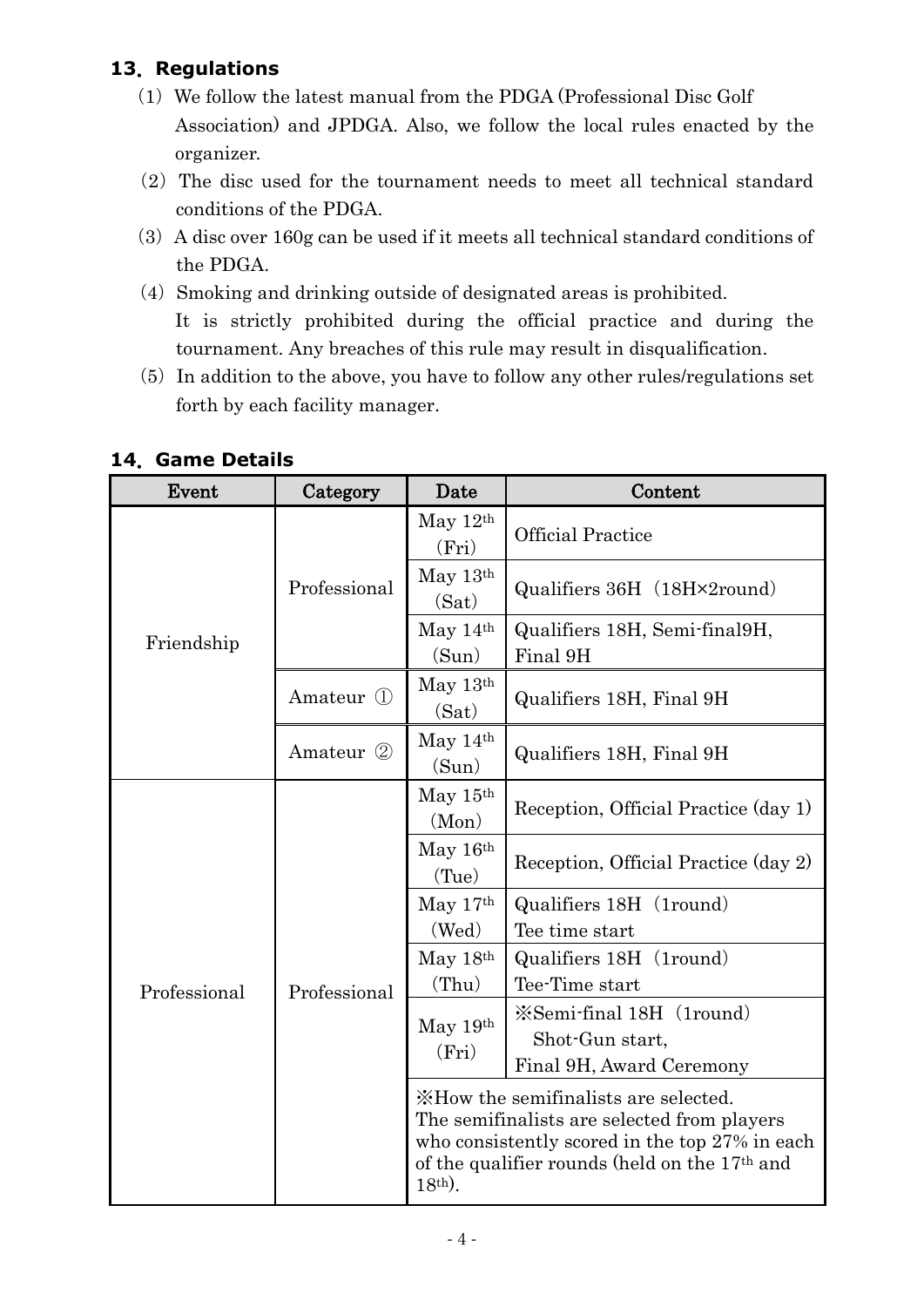# **15**.**Classification and Conditions**

 $(1)$  Classification and Conditions for each division are in the chart below.

| Event      | Category                                    | Classifications | Condition                         |
|------------|---------------------------------------------|-----------------|-----------------------------------|
|            | Professional<br>May 13 <sup>th</sup> $\sim$ | Open (MPO)      | Regardless of age or<br>gender    |
|            |                                             | Open (FPO)      | Regardless of age,<br>woman only  |
|            |                                             | MP 40           | Over 40, regardless<br>of gender  |
|            | May $14th$                                  | MP 50           | Over 50, regardless<br>of gender  |
|            |                                             | <b>MP 60</b>    | Over 60, regardless<br>of gender  |
|            |                                             | Advanced (MA1)  | Regardless of age or<br>gender    |
|            |                                             | Advanced (FA1)  | Regardless of age,<br>woman only  |
| Friendship | Amateur (1)                                 | <b>MA40</b>     | Over 40, regardless<br>of gender  |
|            | [May 13 <sup>th</sup> (Sat)]                | <b>MA 50</b>    | Over 50, regardless<br>of gender  |
|            |                                             | <b>MA60</b>     | Over 60, regardless<br>of gender  |
|            |                                             | <b>MA70</b>     | Over 70, regardless<br>of gender  |
|            |                                             | Junior          | Under 19, regardless<br>of gender |
|            |                                             | Advanced (MA1)  | Regardless of age or<br>gender    |
|            |                                             | Advanced (FA1)  | Regardless of age,<br>woman only  |
|            |                                             | <b>MA40</b>     | Over 40, regardless<br>of gender  |
|            | Amateur 2<br>[May 14 <sup>th</sup> (Sun)]   | <b>MA 50</b>    | Over 50, regardless<br>of gender  |
|            |                                             | <b>MA60</b>     | Over 60, regardless<br>of gender  |
|            |                                             | <b>MA70</b>     | Over 70, regardless<br>of gender  |
|            |                                             | Junior          | Under19, regardless<br>of gender  |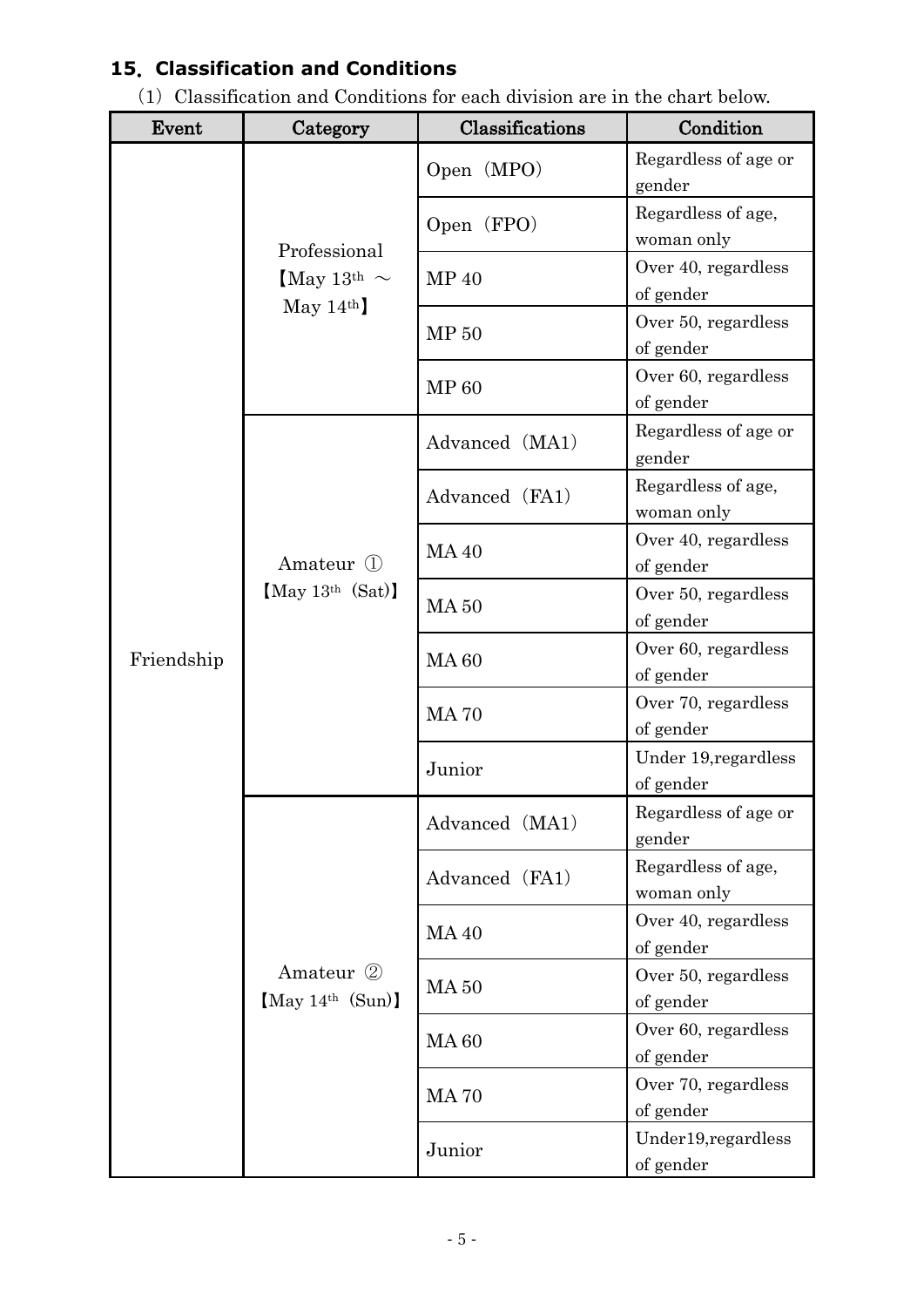| Event        | Category                                                   | Classifications                     | Condition              |
|--------------|------------------------------------------------------------|-------------------------------------|------------------------|
|              | Professional<br>[May 15 <sup>th</sup> $\sim$<br>May $19th$ | Open (MPO)                          | Regardless of age or   |
|              |                                                            |                                     | gender                 |
|              |                                                            |                                     | Regardless of age,     |
|              |                                                            | Open (FPO)                          | woman only             |
|              |                                                            | MP 40                               | Over 40, regardless of |
| Professional |                                                            |                                     | gender                 |
|              |                                                            | FP 40                               | Over 40, woman only    |
|              |                                                            | MP 50<br>of gender<br>${\rm FP}$ 50 | Over 50, regardless    |
|              |                                                            |                                     |                        |
|              |                                                            |                                     | Over 50, woman only    |
|              |                                                            |                                     | Over 60, regardless    |
|              |                                                            | <b>MP 60</b>                        | of gender              |
|              |                                                            | FP 60                               | Over 60, woman only    |

 $(2)$  It is possible to join both the friendship and the professional tournament.

(3) It is possible to join both amateur  $\mathbb D$  and  $\mathscr D$  of the Friendship tournament.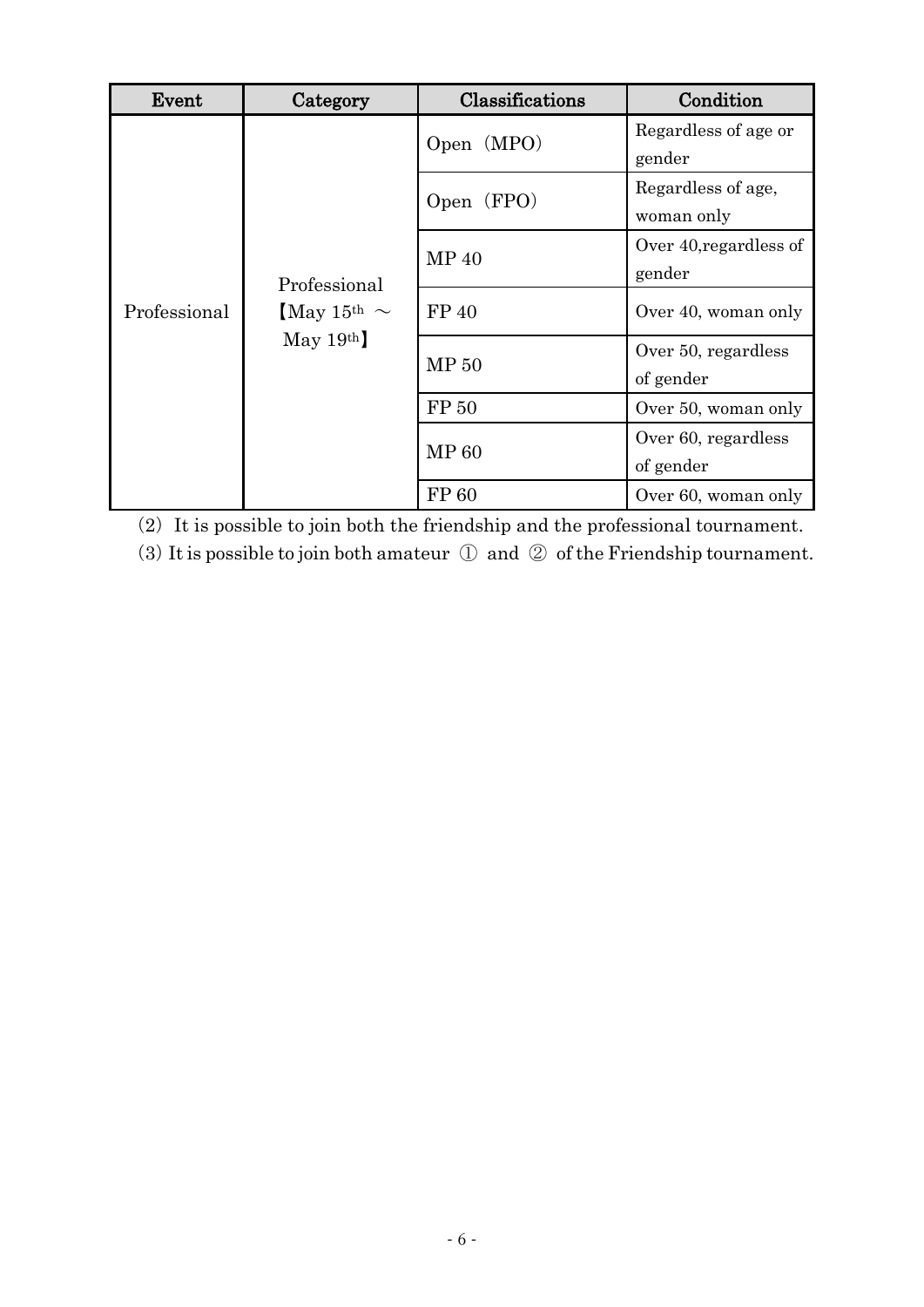#### **16**.**Awards**

We award first to third place of each of the divisions, categories, and classifications.

## **17**.**Registration**

(1) Friendship Tournament

Submit your entry via the online system "World Masters Games 2021 Kansai Sakai Committee Official Website" by using a your PC or smart phone.【URL https://www.jo-discgolf-fukui-sakai.jp】

- (2) Professional Tournament
	- ① Residents of Japan Participants are selected by JPDGA. Please inquire with JPDGA directly. **[URL** http://www.jpdga.jp**]** 
		- ② Residents of foreign countries Submit your entry via the online system of the "World Masters Games 2021 Kansai Sakai Committee Official Website" by using your PC or smart phone. 【URL https://www.jo-discgolf-fukui-sakai.jp】
- (3) Registration of each division or class is filled on a first-come, first-served basis. We will stop accepting applications when there are no more openings available, but you can still register for the wait-list.
- (4) We sometimes do additional recruitment or replacements after the application period has passed. Please register for the wait-list if you would like to join after a cancellation or other unforeseen circumstance.

## **18**.**Registration Period**

Friendship Tournament and Professional Tournament October 1st, 2022 (Sat)  $\sim$  February 28<sup>th</sup>, 2023 (Tue)

## **19**.**Additional Notes**

(1)Equipment

We do not lend any equipment (as a general rule). Players should bring their own equipment.

 $(2)$  Insurance

 The organizer will provide basic insurance, but it will only cover player's and staff member's accidents during the tournament on the course, not other incidents. If you need other coverage, you will have to purchase your own.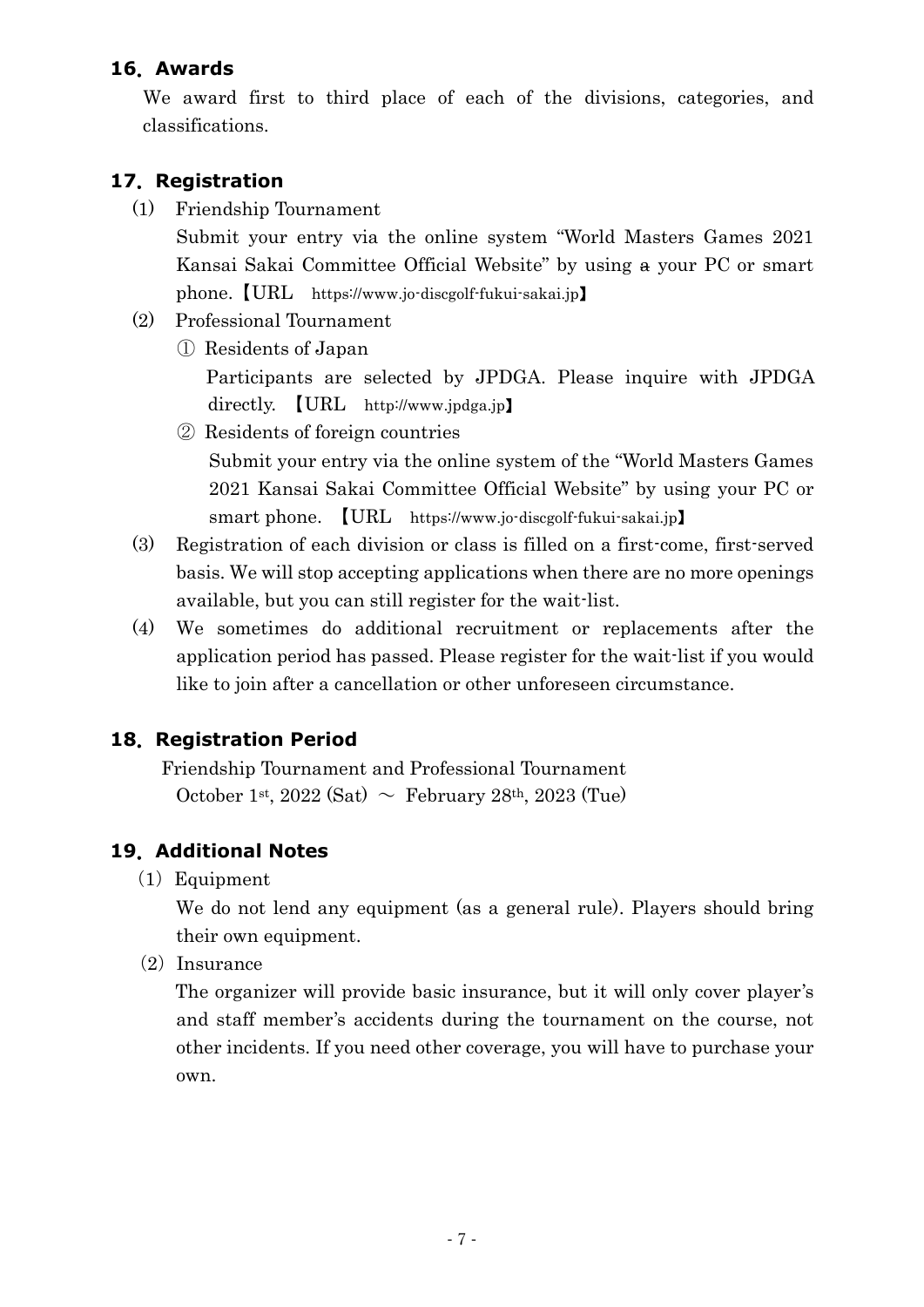## **20**.**Entry fee**

(1)Entry fees are shown in the table below.

| Event        | Participant Classification                                          | <b>Status</b>     | Entry fee   |  |  |
|--------------|---------------------------------------------------------------------|-------------------|-------------|--|--|
|              |                                                                     | JPDGA, JFDA, PDGA | 6,000yen    |  |  |
|              | Professional Player                                                 | member            |             |  |  |
|              |                                                                     | Others            | 7,000yen    |  |  |
|              | Amateur ① Player                                                    | JPDGA, JFDA, PDGA | 3,000yen    |  |  |
|              | *Participates on May 13th                                           | member            |             |  |  |
|              |                                                                     | Others            | $4,000$ yen |  |  |
|              |                                                                     | JPDGA, JFDA, PDGA |             |  |  |
| Friendship   | Amateur 2 Player<br>*Participates on May 14th                       | member            | 3,000yen    |  |  |
|              |                                                                     | Others            | 4,000yen    |  |  |
|              | X The price is the same for both Japanese residence players and     |                   |             |  |  |
|              | foreign residence players.                                          |                   |             |  |  |
|              | *Entry fee does not include accommodation fee or public             |                   |             |  |  |
|              | transportation fare.                                                |                   |             |  |  |
|              | <b>Entry fee includes Right to participate in ceremonies,</b>       |                   |             |  |  |
|              | Participants' kit and Free drink.                                   |                   |             |  |  |
|              | Professional Player                                                 | For All-          | 30,000yen   |  |  |
|              | Companion                                                           | For All           | 5,000yen    |  |  |
|              | <i><b>Xnon-player</b></i>                                           |                   |             |  |  |
|              | *Entry fee does not include accommodation fee or public             |                   |             |  |  |
|              | transportation fare.                                                |                   |             |  |  |
| Professional | *Entry fee of players includes the right to participate, to use the |                   |             |  |  |
|              | free shuttle bus, to join optional tours, participation award,      |                   |             |  |  |
|              | lunch fee at the competition venue and the players' party fee.      |                   |             |  |  |
|              | *Entry-fee of companion includes the right to use the free          |                   |             |  |  |
|              | shuttle bus, to join free optional tour, commemorative item,        |                   |             |  |  |
|              | lunch fee in the competition venue and party fee.                   |                   |             |  |  |

- (2) The entry fee costs for each player are in Japanese yen and include tax and bank transfer fee.
- (3)If you enter both the friendship division and the professional division, you must pay both entry fees.

## **21**.**Payment Methods**

Credit card payment or payment at convenience stores are both acceptable.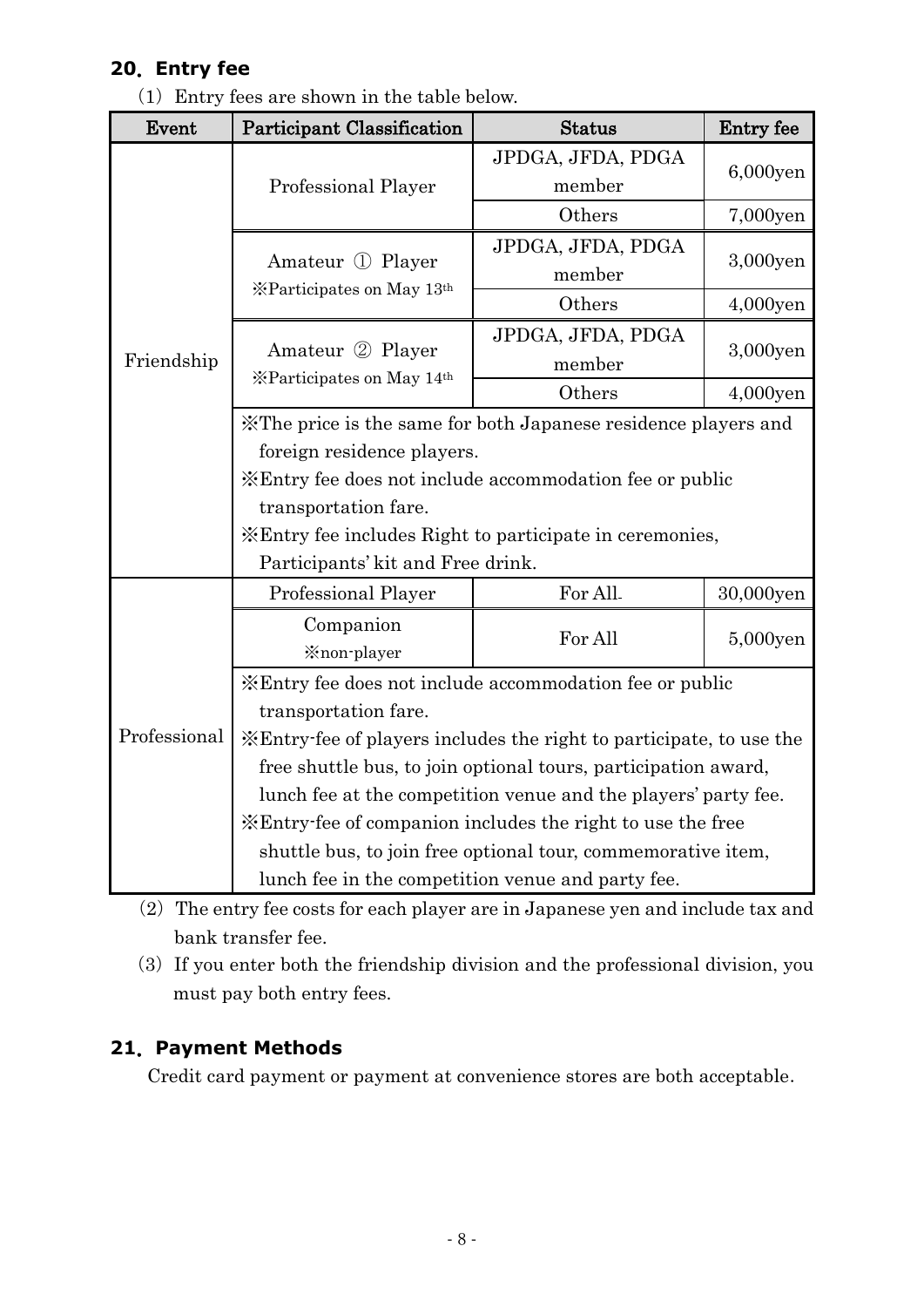## **22**.**Cancellation Policy**

- $(1)$  Participation of persons who have applied with falsified information such as name, age, gender, entry qualification/records(including non-intentional mistakes) and transference of participation to person other than the person who registered(hereinafter referred to as "cheating") is prohibited.
- $(2)$  If personal or group based cheating is discovered, permission to participate will be revoked. The organizer is not responsible for compensation or refunds, etc. in such cases.
- (3)If you decide not to participate in the competition after the application procedure has been finalized (participants have been selected), the refund procedure is as follows.

| Event                                                                                  | When refunding                                                                                                                                                                                                                                                                                                                                                                                                                                                                                            | When not<br>refunding                                            |
|----------------------------------------------------------------------------------------|-----------------------------------------------------------------------------------------------------------------------------------------------------------------------------------------------------------------------------------------------------------------------------------------------------------------------------------------------------------------------------------------------------------------------------------------------------------------------------------------------------------|------------------------------------------------------------------|
| Friendship<br>player<br>and<br>Companion<br>Professional<br>player<br>and<br>Companion | If they request to withdraw before<br>$PM11:59:59$ on February 28 <sup>th</sup> ,<br>$2023$ (Tue) they will receive a refund<br>Residents of Japan<br>Refunds (minus the transfer fees) are<br>returned to their requested bank<br>account.<br><b>Residents of foreign countries</b><br>Refunds (minus the transfer fees) are<br>returned to their requested bank<br>account by overseas remittance.<br>In cases where bank charges are<br><u>applicable, charges are to be paid by</u><br>the recipient. | If they request to<br>withdraw after<br>March 1st, 2023<br>(Wed) |

※ All times and fees displayed are in Japan Standard Time and Japanese Yen.

- (4)In case the organizer decides to cancel the competition due to natural disasters, terrorism or infectious diseases (includes COVID-19), the full amount (except service charges) will be refunded to participants' bank accounts.
- $(5)$  The organizer do not cover the cancellation fees of personal transportation or accommodation that participants arranged by their own, which is incurred in connection with the cancellation of the competition.
- $(6)$  In the case that a participant dies after the registration (after registering via the entry system), the full amount will be refunded to the participant's bank account. In such a case, please provide documentation to prove the death of the participant.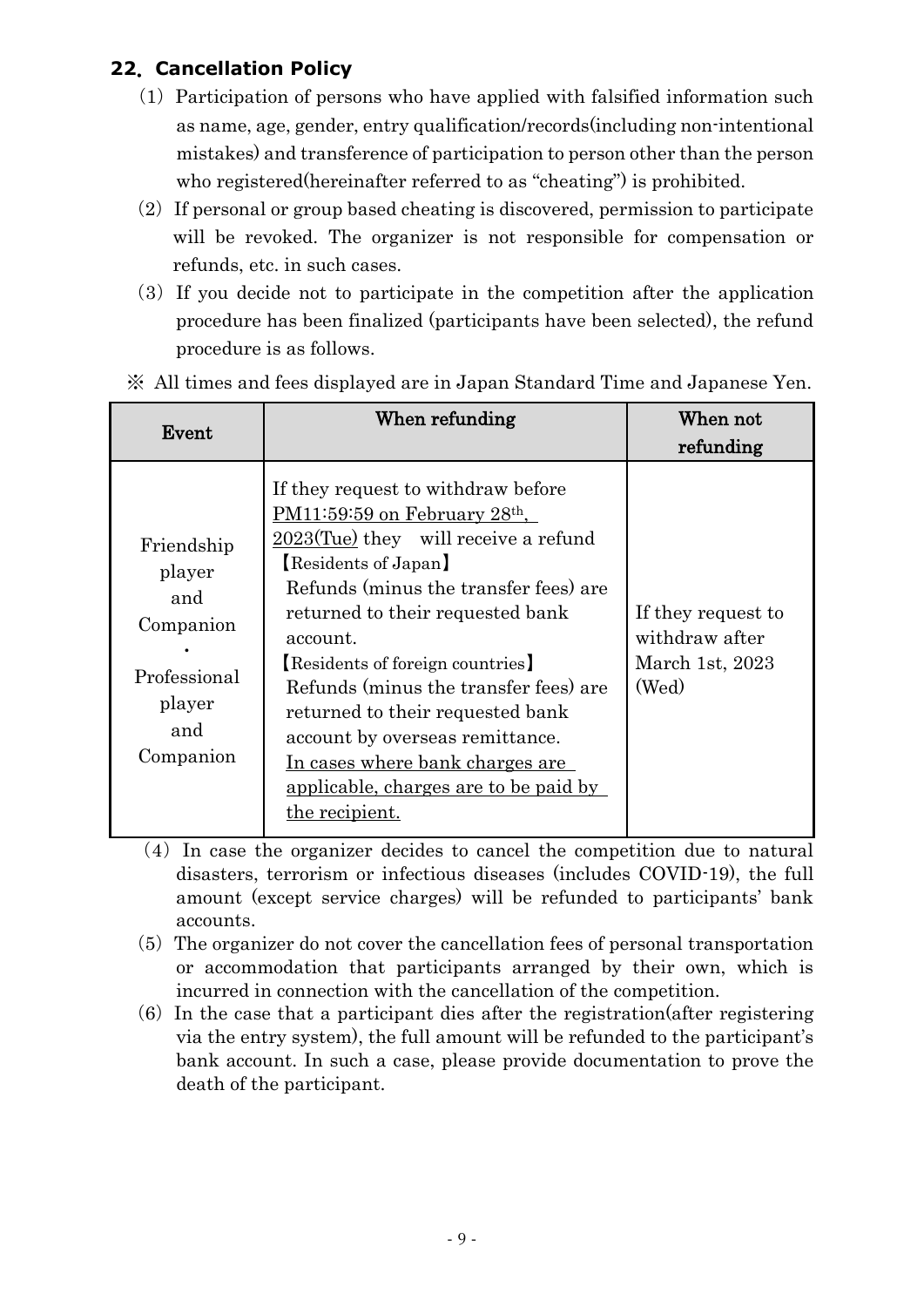# **23**.**Accommodations**

(1) Official accommodations are shown in the table below. $*$ 

\*Based on your applications through the official website, the Tournament Director will arrange your accommodation.

| <b>Official Affiliated</b>       | Rooms                                                                    |                    |                  | Accommodation                       |
|----------------------------------|--------------------------------------------------------------------------|--------------------|------------------|-------------------------------------|
| Accommodations                   | <b>Type</b>                                                              | Number<br>of rooms | Capacity         | fee                                 |
|                                  | Japanese Style                                                           | 6                  | $\overline{5}$   |                                     |
|                                  | (10tatami mats)                                                          |                    |                  |                                     |
|                                  | Japanese Style                                                           | 27                 | 6                |                                     |
|                                  | $(12.5 \text{tatami mats})$                                              |                    |                  |                                     |
| Mikuni Kanko Hotel               | Japanese Style                                                           | $\overline{2}$     | $\overline{7}$   |                                     |
| 〒913-0048                        | (15tatami mats)                                                          |                    |                  | 13,000yen for                       |
| 4-4-8 Midorigaoka                | Japanese Style                                                           | $\overline{2}$     | 8                | less than 2                         |
| Mikuni-cho, Sakai-shi<br>Fukui   | $(10+6tatani mats)$                                                      |                    |                  | people                              |
|                                  | Japanese Style                                                           | $\boldsymbol{3}$   | 9                |                                     |
| TEL (+81) 776-81-3111            | $(12.5 + 6$ tatami mats)                                                 |                    |                  | $12,000$ yen for                    |
| http://www.mikuni-hotel.com      | Japanese Style                                                           | $\overline{2}$     | 10               | more than 3<br>people               |
|                                  | $(20 \text{ tatani mats})$                                               |                    |                  |                                     |
| Total number of rooms: 95        | Japanese Style                                                           | $\mathbf{1}$       | 10               |                                     |
| Capacity: 384 people             | $(15+7.5tatami \text{ mats})$                                            |                    |                  |                                     |
|                                  | Western Style                                                            | 44                 | $\overline{2}$   |                                     |
| (Travel time to the event        | (Twin)                                                                   |                    |                  |                                     |
| venue: About 40min)              | Western Style                                                            | 8                  | 3                |                                     |
|                                  | $(D-Twin)$                                                               |                    |                  |                                     |
|                                  | X Fee is for one night stay with dinner and breakfast.<br>XTax included. |                    |                  |                                     |
|                                  |                                                                          |                    |                  |                                     |
| <b>National Vacation</b>         | Japanese Style<br>(10 tatami mats)                                       | 31                 | $\overline{5}$   | $13,000$ yen for a<br>single person |
| Village Echizen                  |                                                                          |                    |                  | $12,000$ yen for                    |
| Mikuni field                     | Western Style                                                            | 14                 | $\boldsymbol{3}$ | more than two                       |
| 〒913-0065                        | (Triple)                                                                 |                    |                  | people                              |
| 15-45 Saki, Mikuni-cho           | Japanese Style                                                           |                    |                  |                                     |
| Sakai-shi, Fukui                 | (10 tatami mats                                                          | 6                  | $\overline{5}$   | $13,000$ yen for a                  |
|                                  | with bath)                                                               |                    |                  | single person                       |
| TEL (+81) 776-82-7400            | Western Style                                                            | $\overline{5}$     | $\overline{2}$   | $12,000$ yen for                    |
| http://www.qkamura.or.jp/echizen | (Twin with bath)                                                         |                    |                  | more than two                       |
| Total number of rooms: 70        | Japanese and Western                                                     | 14                 | $\overline{4}$   | people                              |
| Capacity: 293 people             | Style (8 tatami mats)                                                    |                    |                  |                                     |
|                                  |                                                                          |                    |                  |                                     |
| (Travel time to the event        | X Fee is for one night stay with dinner and breakfast.                   |                    |                  |                                     |
| venue: About 45min)              | XTax included.                                                           |                    |                  |                                     |
|                                  |                                                                          |                    |                  |                                     |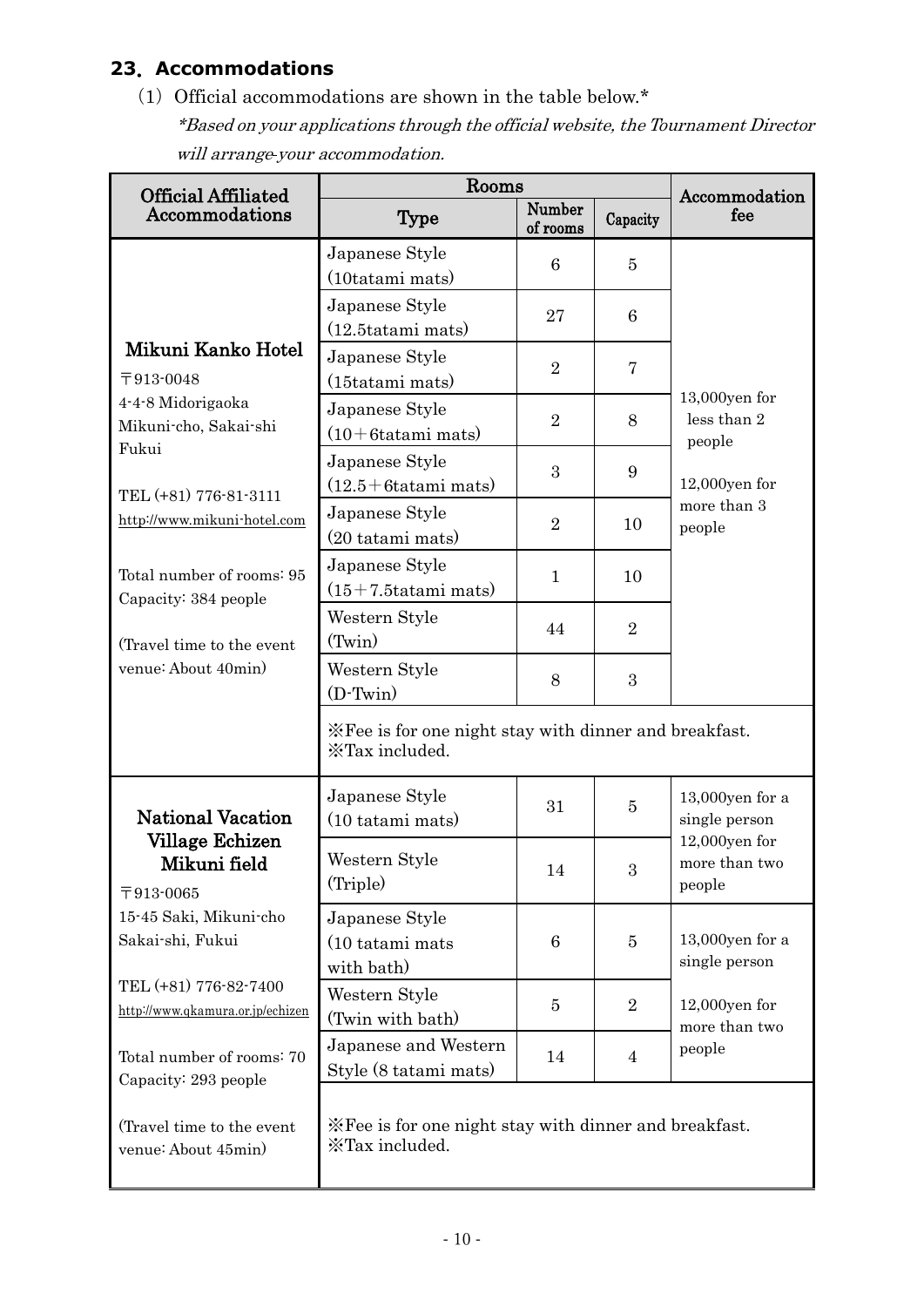| <b>Centurion Hotel</b><br>Resort&Spa                                               | Japanese Style<br>(Single, No smoking)                                   | 10 | $\mathbf{1}$ | $12,000$ yen for a<br>single person                                                |
|------------------------------------------------------------------------------------|--------------------------------------------------------------------------|----|--------------|------------------------------------------------------------------------------------|
| Technoport Fukui<br>〒913-0038<br>22-51-2 Kurome,<br>Mikuni-cho, Sakai-shi<br>Fukui | Japanese Style<br>(Twin, No smoking)                                     | 10 | 4            | $13,000$ yen for a<br>single person<br>$12,000$ yen for<br>more than two<br>people |
| TEL (+81) 776-81-7000<br>http://www.centurion-hotel.com                            |                                                                          |    |              |                                                                                    |
| Total number of rooms: 20<br>Capacity: 50 people                                   | X Fee is for one night stay with dinner and breakfast.<br>XTax included. |    |              |                                                                                    |
| (Travel time to the event)<br>venue: About 40min)                                  |                                                                          |    |              |                                                                                    |
| <b>Other Guest House</b><br>(Bed and Breakfast)                                    | To be announced                                                          |    |              |                                                                                    |

- $(2)$  You must to submit payment for each official accommodations yourself.
- $(3)$  It is possible to stay at other accommodations, but you must arrange transportation between your accommodation and the event venue (disc golf course) by yourself.

## **24**.**Transportation provided by the organizer**

 $(1)$  For players and companions who use the Komatsu airport and the official affiliated accommodations, we will provide free shuttle buses which take you to/from Komatsu airport and each of the official accommodations, as well as to/from the disc golf course and event venues.

\*Transportation time schedule will be announced later.

- $(2)$  You need to indicate that you would like to take the shuttle bus when you register.
- (3) Free shuttle bus service is available from May  $11<sup>th</sup>$ ,  $2023$ (Thu) to May  $21<sup>st</sup>$ , 2023(Sun).

## **25**.**Players Party**

- $(1)$  Players who registered for the professional division can register their companion to join the players party. If you or your companion would like them to join, please indicate so when registering.
	- ① Date: May 15th, 2023 (Mon) from 7:30PM ~ 10:00PM
	- ② Place: Mikuni Kanko Hotel West-Tower 1st floor "Echizen Room"
- (2) Players who aren't staying at Mikuni Kanko Hotel should take the shuttle bus to the party.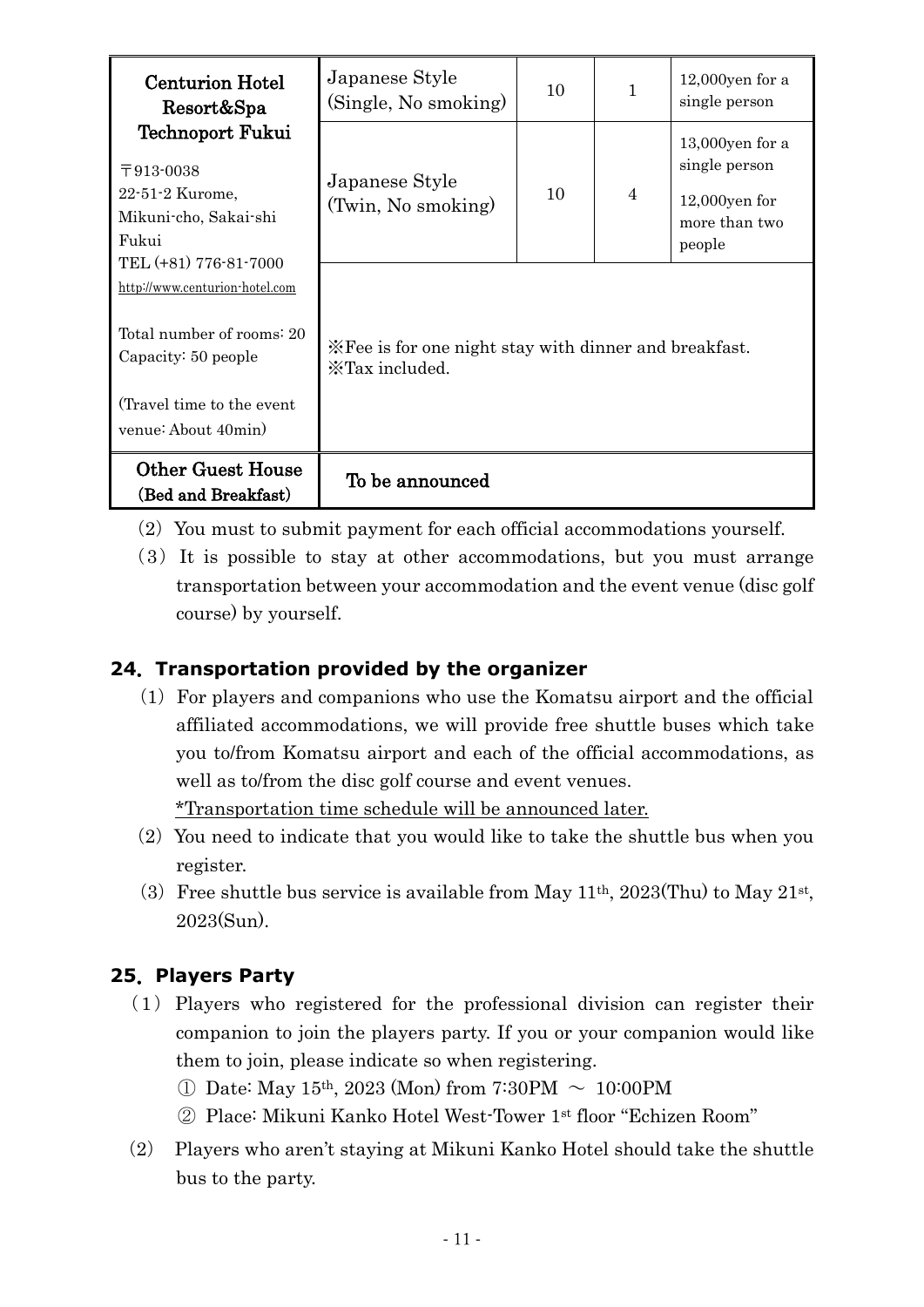【Time Schedule of the shuttle bus for the party】

| Accommodations                           | <b>Meeting Point</b> | Departure Time  |
|------------------------------------------|----------------------|-----------------|
| National Vacation Village Echizen Mikuni | Lobby                | PM6:30          |
| Centurion Hotel                          | Lobby                | PM6:30          |
| Others                                   |                      | To be announced |

(3)Players who aren't staying at the official accommodations need to find transportation to the party by themselves. Please note that driving under the influence of alcohol is strictly prohibited.

# **26**.**Sign in**

Participants must sign in at the reception of each of the tournament facilities. Participants of all divisions, such as players, staff members, and companions have to sign in before the opening ceremony.

(1) Friendship Tournament

Reception Times/Reception Period:

May 12th, 2023 (Fri) PM12:00~PM5:00

May 13th, 2023 (Sat) AM6:00~AM8:00

May 14th, 2023 (Sun) AM6:00~AM8:00

Reception: Lawn area at the main tent in Sakai City Seaside Nature Park

(2) Professional Tournament

Reception Times/Reception Period:

May 15th, 2023 (Mon) AM8:30~PM5:00

May 16<sup>th</sup>, 2023 (Tue) AM8:30 $\sim$ PM5:00

Reception: Main desk at clubhouse in Fukui Country Club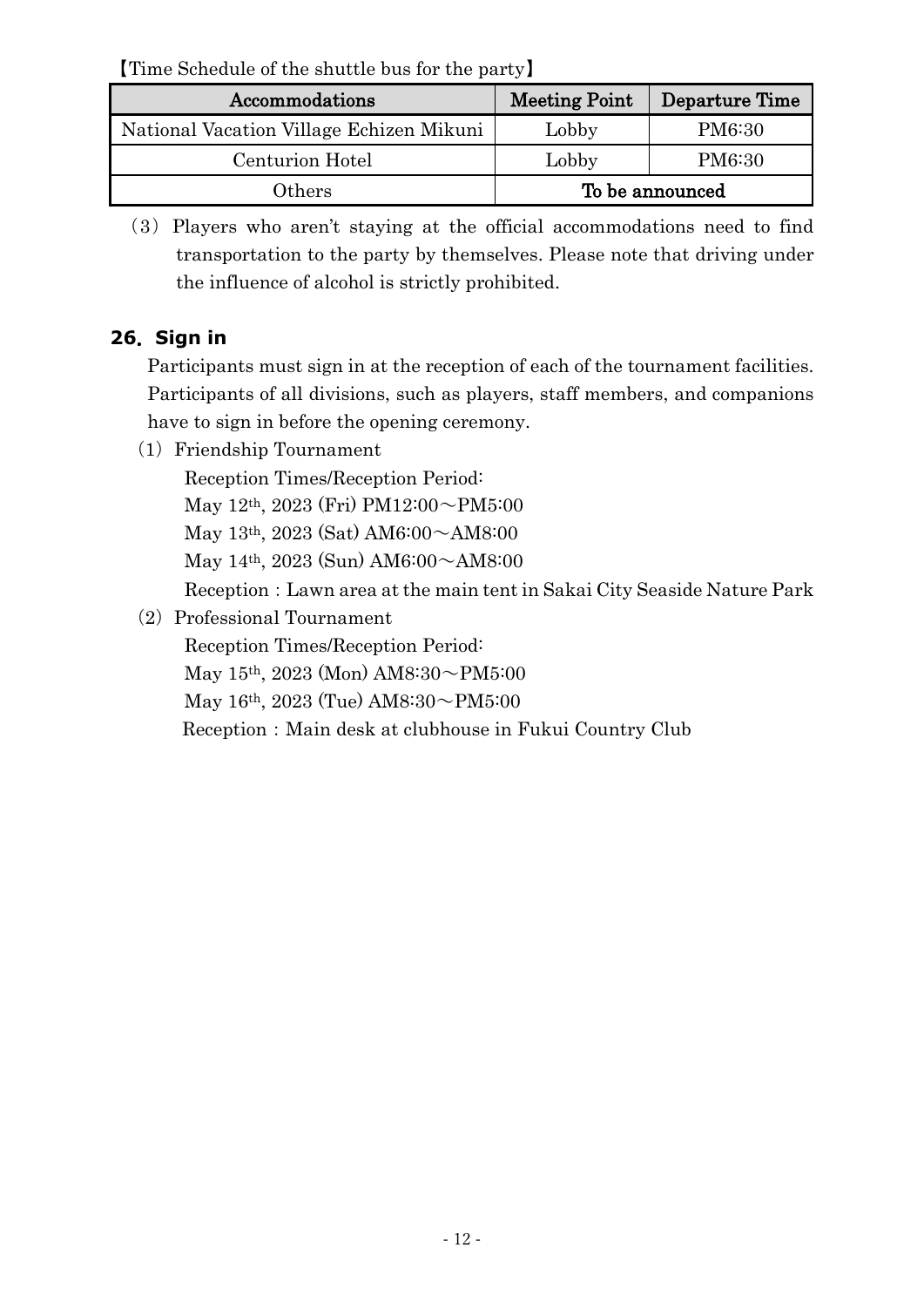#### **27**.**Disclaimer by the Organizer**

- $(1)$  The Organizer will make the utmost efforts to abide by the duty of care and safely operate the Games as the administrator. Even in the case of an accident, unless there is intentional or gross negligence, the Organizer will not be legally responsible for damages or losses.
- $(2)$  False declaration of name, age, gender, entry qualification, records or the like (including unintentional errors), participation other than the applicant (unauthorized participation) and transfer of rights (including transfer of AD cards) are not permitted. If a person is found liable for a violation in this regard, or if a person does not comply with the rules, or obey a reasonable instruction or decision, he/she accepts any decision made by the organizer, including participation refusal or cancellation of award. In that case, the Organizer will not make any compensation or refund of the participation fee.
- (3)Participants are responsible for making all necessary preparations and arrangements to participate in the Games on their own, including reservation of air tickets and accommodation, taking out of insurances (accident insurance, travel insurance, medical insurance, etc.), payment of medical expenses arising from participating in the present games, and all other necessary services.
- $(4)$  When receiving a service from a third party that cooperates with the Games (equipment rental, insurance, accommodation, sightseeing tour, etc.), it is the sole responsibility of the participants to select an appropriate service. The Organizer is not responsible for any loss or damage caused by the use of such services.
- (5)The Organizer will not be held responsible for overdue applications due to internet malfunctions or late arrival due to public transportation delays or poor road conditions on the day of the competition.
- $(6)$  When the competition is cancelled for reasons not attributable to the Organizer (earthquake, storms and floods, snowfall, incidents, accidents, epidemics, industrial or private disputes, wars, riots, fires, weather conditions, terrorism, (threat of a terrorism), no compensation will be paid. In addition, the cancellation after the completion of the application procedures will be based on the "Cancellation Policy."
- (7) The Organizer will not be responsible for injuries, illnesses, loss, and other accidents that occurred in an environment where appropriate management is exercised, such as injuries to the body due to contact, etc. that occurred in a competition held within the normal 24 range, unless there is intentional or gross negligence. In addition, the Organizer will take firstaid measures for accidents during a competition, but will not be responsible for subsequent procedures.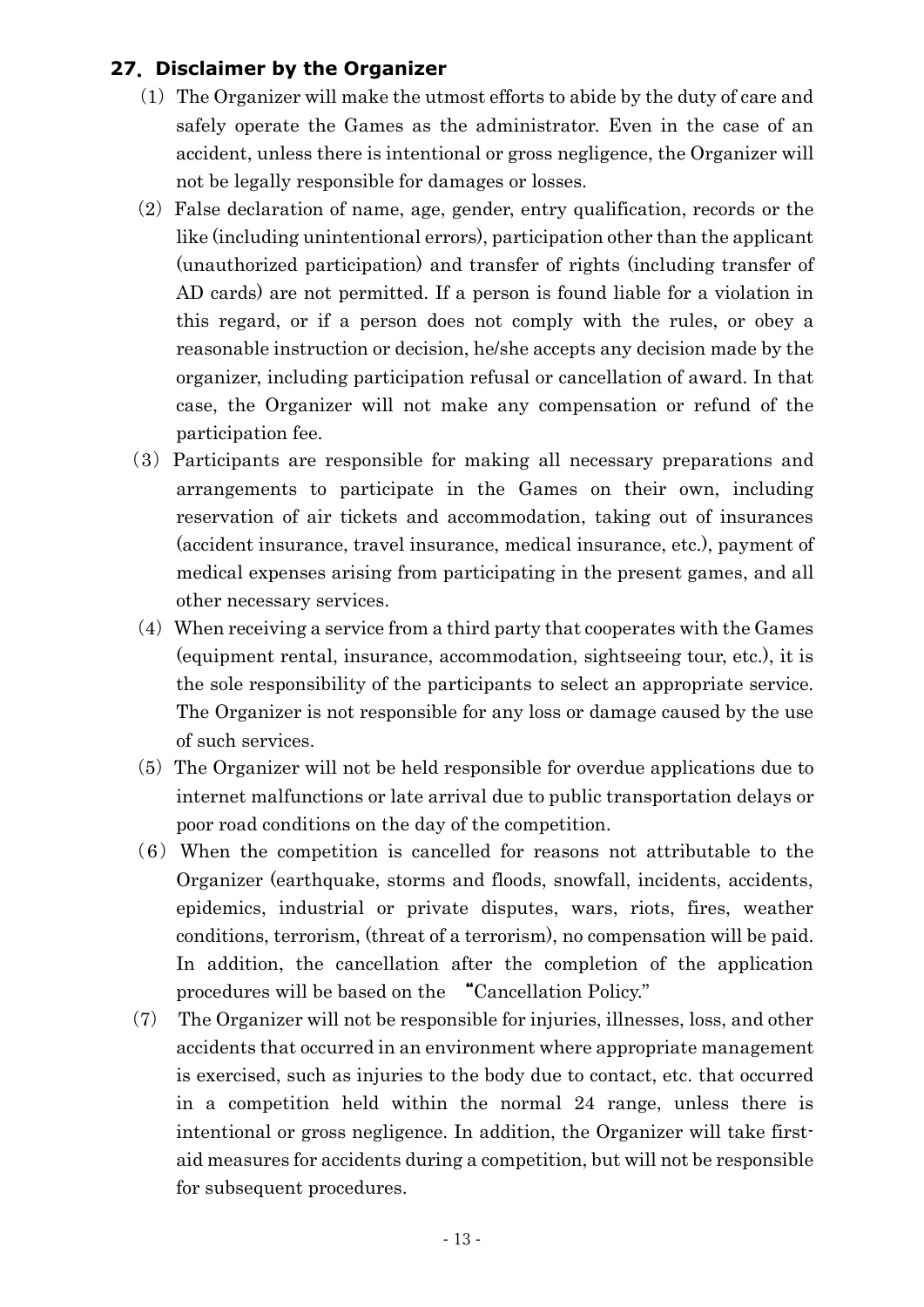- (8)The Organizer will take out an accident insurance policy to cover "injuries incurred during the competition within the competition venue" of "Athletes and Non-Playing Officials", but it does not cover all risks during participation in the competition.
- (9)The Organizer may change the competition schedule and venues, and cancel, integrate or readjust disciplines (including events and age categories) when there is an operational need or a reasonable ground (for example, when the number of applications is few and the competition cannot be held for certain category). The Organizer will not be liable for any damages or losses (including travel and accommodation charges) that may arise from such circumstances. Provided, however, that the participation fee will be handled in accordance with the "Cancellation Policy."
- $(10)$  The Organizer will endeavor to provide exact information on the games and correct errors if any (including information provided by email in relation to the Games).
- $(11)$  Any damages or injuries caused by participants by violation of rules will be their responsibility and the Organizer will not take any responsibility.
- $(12)$  Any dispute or trouble arising out of transactions, communications, etc. that occur between a participant and another participant or a third party in relation to the Games shall be handled and resolved at their own responsibility.

#### **28**.**Severability**

Even if any or a part of the rules of participation in the Games are determined to be invalid or unenforceable by the Consumer Contract Act or other laws and regulations, the remaining parts of the rules of participation in the Games determined to be invalid or unenforceable shall continue to be valid.

## **29**.**Changes to the Rules**

- $(1)$  The Organizer may change the details of the rules, etc. at any time (including adding new contents) at its discretion.
- $(2)$  When changing the details of the rules, etc., the date of enforcement and details of the changed rules etc., shall be effective from the time of the posting thereof on the official website, and if participants continue their participation in after the change of the rules etc., takes effect, they shall be deemed to have consented to the change.
	- $(3)$  If changes that may significantly affect the rights of participants are made to the rules, the details of the changes will be notified by email.